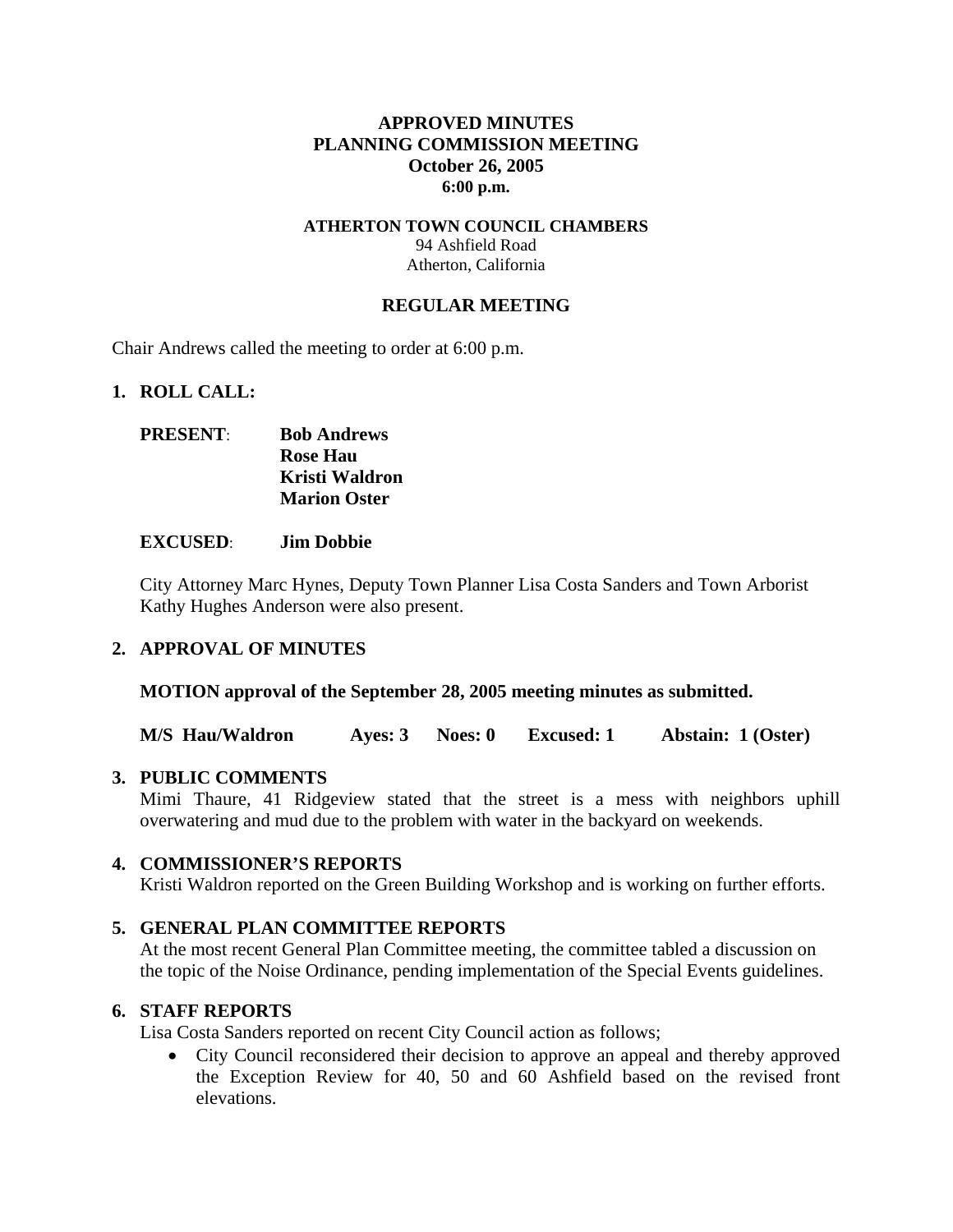• The City Council refereed the topic of building and construction issues to the General Plan Committee for discussion at their November 2, 2005 meeting..

## **PUBLIC HEARINGS**

7. **Heritage Tree Removal Permit – 375 Lloyden Park Lane** – Heritage tree removal request to allow the removal of one heritage tree. Atherton Municipal Code section 8.10.

The applicant requested this item be continued to the December 7, 2005 meeting.

## **MOTION to continue the item to the December 7, 2005 meeting.**

**M/S Oster/Waldron Ayes: 4 Noes: 0 Excused: 1** 

**8. Heritage Tree Removal Permit and Negative Declaration – 42 Ridgeview Drive and 83 Mesa Court –** Heritage Tree removal request to allow the removal of twenty-one heritage trees. Atherton Municipal code section 8.10.

Lisa Costa Sanders presented the staff report and noted the reasons outlined in the staff report to support the removal of the twenty-one trees within the two lots.

Paula Erickson, landscape architect, stated that her client lives at 83 Mesa and purchased the property at 42 Ridgeview to complement their property. Ms. Erickson further stated that the palm trees are within the area of the proposed tennis court. Ms. Erickson continued to state that some trees will be donated to Stanford University, some of the smaller Oaks will be transplanted within the property, and would only like to removed the Monterey Pines along the center property line. She indicated that replacement trees will include; cedars, stone pines, olive trees, flowering magnolias and that they plan to plant a total of 47 new trees on the site, all of which will be  $24 - 36$  " box size. In response to a question, Ms. Erickson indicated that Monterey Pines are quite tall and that they hinder development of the site.

Mimi Thaure, 41 Ridgeview, stated she would like to see the tree near the electrical pole at the front of the site saved. The applicant responded by stating they would try to save the tree adjacent to the electrical pole.

# **MOTION to adopt the Draft Mitigated Negative Declaration for 42 Ridgeview Drive and 83 Mesa Court based on the following finding:**

**M/S Oster/Andrews Ayes: 4 Noes: 0 Excused: 1 (Dobbie)** 

### **Finding:**

1. The Initial Study and Draft Mitigated Negative Declaration prepared for this project are adequate and in conformance with the California Environmental Quality Act.

**MOTION to approve the Heritage Tree removal permit to allow the removal of twentyone heritage trees at 42 Ridgeview Drive and 83 Mesa Court based on the following finding and subject to the conditions contained in the Heritage Tree Removal Permit:** 

| <b>M/S Hau/Waldron</b> | Ayes: 4 | Noes: 0 |  | <b>Excused: 1 (Dobbie)</b> |
|------------------------|---------|---------|--|----------------------------|
|                        |         |         |  |                            |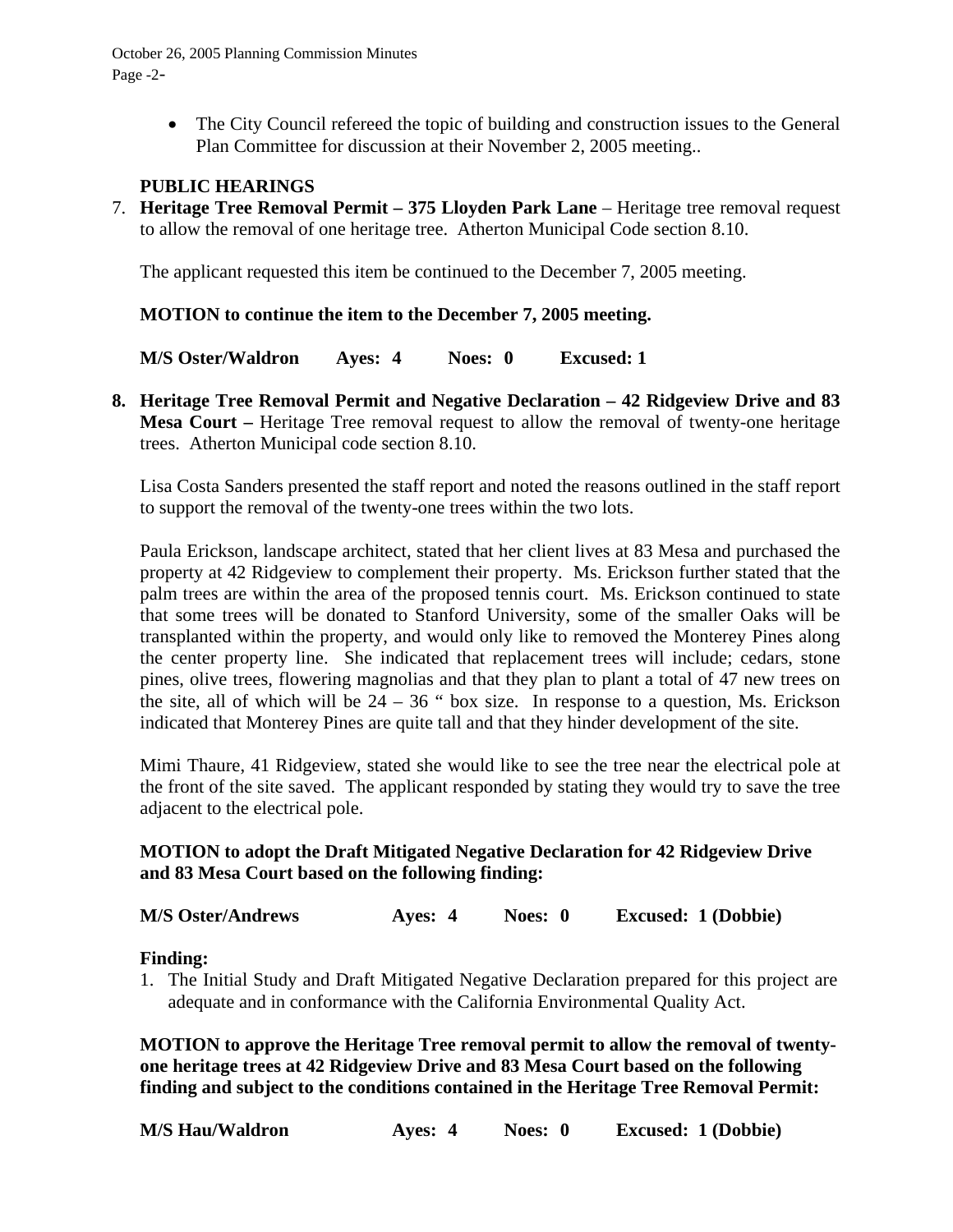## **Finding:**

- 1. The removal of the trees would not be contrary to the purpose and intent of the Atherton General Plan.
- **9. Conditional Use Permit 83 De Belle Drive Conditional Use Permit request to allow a** pool to be located in the side yard. Atherton Municipal code section 17.36.

Lisa Costa Sanders presented the staff report and noted that reasons outlined in the staff report to support the construction of a pool in the side yard.

Steve McAdams, property owner, stated reason for request, noting the location of the pool at this side of the home provides visibility from the main living area of the home and is important to his family for safety reasons.

**MOTION to approve the Conditional Use Permit for the construction of a pool in the side yard at 83 De Belle Drive based on the following findings and subject to the conditions contained in the Conditional Use Permit with the following modified conditions:** 

**M/S Andrews/Oster Ayes: 4 Noes: 0 Excused: 1 (Dobbie)** 

## **Findings:**

- 1. The proposed pool at the proposed location will not be detrimental or injurious to person, property or improvements in the vicinity, and will not be detrimental to the public health, peace, safety, comfort, general welfare or convenience.
- 2. The proposed pool will be located and conducted in a manner in accord with the general plan and the purposes of that plan and zoning code.

# **Modified Conditions:**

- 1. Modify condition #3 as follows; "The applicant shall submit a landscape screening plan to the satisfaction of the Zoning/Building Official. **[ADD] Screening shall include screening of fence in front yard**."
- 2. Add condition #4 as follows; **"Pool equipment shall be located to the rear of the pool."**
- **10. Heritage Tree Removal Permit 86 Michaels Way–** Heritage Tree removal request to allow the removal of one heritage tree. Atherton Municipal code section 8.10.

Lisa Costa Sanders presented the staff report and noted the reasons outlined in the staff report to support the removal of the one Oak tree located in the front yard.

Commissioners requested all heritage trees be shown on the plan.

Erik Corrigan, property owner, indicated that he recently purchased property and noted improvement plans for site.